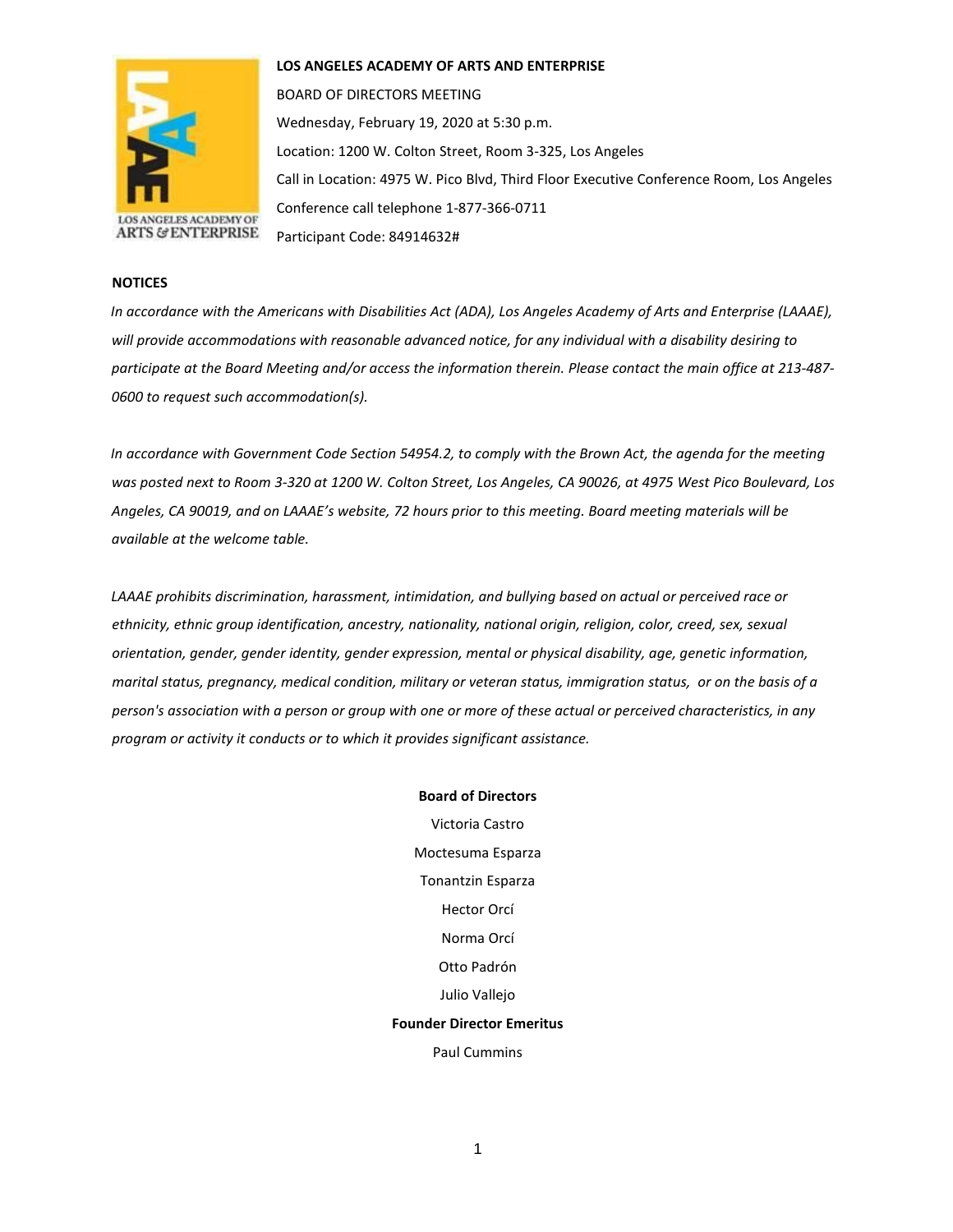Los Angeles Academy of Arts and Enterprise Board of Directors Meeting continued

## **AGENDA**

- 1. Welcome Call to Order Roll Call Establish Quorum
- 2. Approval of Agenda
- 3. Stakeholder Update
- 4. Public Comment
- 5. Approval of Previous Meeting Minutes (Action Item)
- 6. Principal Update (No Action Items)
	- a. Enrollment Update
	- b. Academic Update. LAAAE was not identified by the California Department of

Education for Comprehensive Support and Improvement (CSI) or Additional

Targeted Support and Improvement (ATSI) based on the criteria in California's ESSA

State Plan.

- c. Arts Update
- d. Students of the Month (December/January)
	- i. Empathy: Osman Amaya Moran / Jose Castillo
	- ii. Integrity: Mariel Chavez Garcia / Omar Landaverde
	- iii. Respect: Brewer Torres / Yasmin Ramirez Avila
	- iv. Perseverance: Telesforo Gonzalez / Jordan Oxlaj
	- v. Innovation: Ruth Hernandez / Isaac Lima
- e. Renewal Petition Submitted on January 27, 2020; First hearing on February 6, 2020
- 7. Consent Agenda (Action Items)
	- a. Adoption of 2020 2021 School Calendar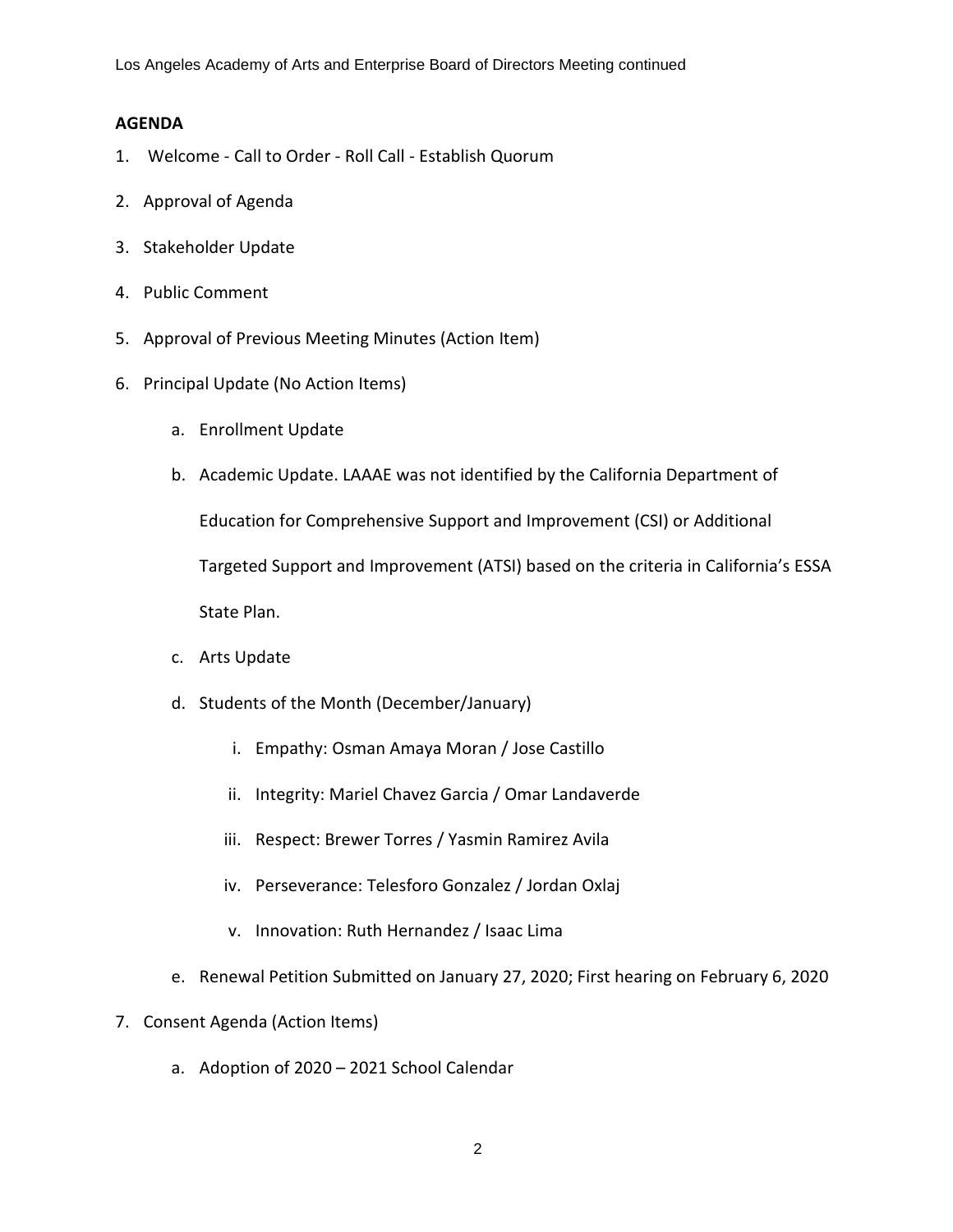- b. Acceptance of California Department of Education's 2018–19 Annual Determination Pursuant to the Individuals with Disabilities Education Act and Selection for 2019–20 Special Education Monitoring Activities
- c. Adoption of Revised Conflict Resolution Process
- d. Resolution to Confirm Custodian of Records
- e. Ratification of Extra Space Leases for Storage Needs
- f. Adoption of Revised Extra Space Leases for Storage Needs
- g. Adoption of Revised Education for Homeless Children and Foster Youth Board Policy
- h. Adoption of InSite Street Media Contract for Outdoor Advertising
- i. Ratification of First Amendment to Los Angeles Center Studios' Telecommunications License Agreement
- j. Ratification of Amendment Number 3 to Contract with Los Angeles County Office of Education (LACOE) for Human Resources, Business and Financial, Payroll, and/or

Retirement Reporting for Charter Schools

- k. Ratification of Revised English Learner Master Plan
- l. Ratification of Enrollment and Lottery Forms for the School Year 2020-21
- m. Ratification of Los Angeles Self Storage Lease Agreement for Storage Needs
- n. Ratification of P-1 Attendance Report
- o. Ratification of School Site Council (SSC) Bylaws
- p. Ratification of State Charter School Facilities Incentive Grants Program Request for Disbursement of Grant Proceeds
- q. Ratification of Student and Family Handbook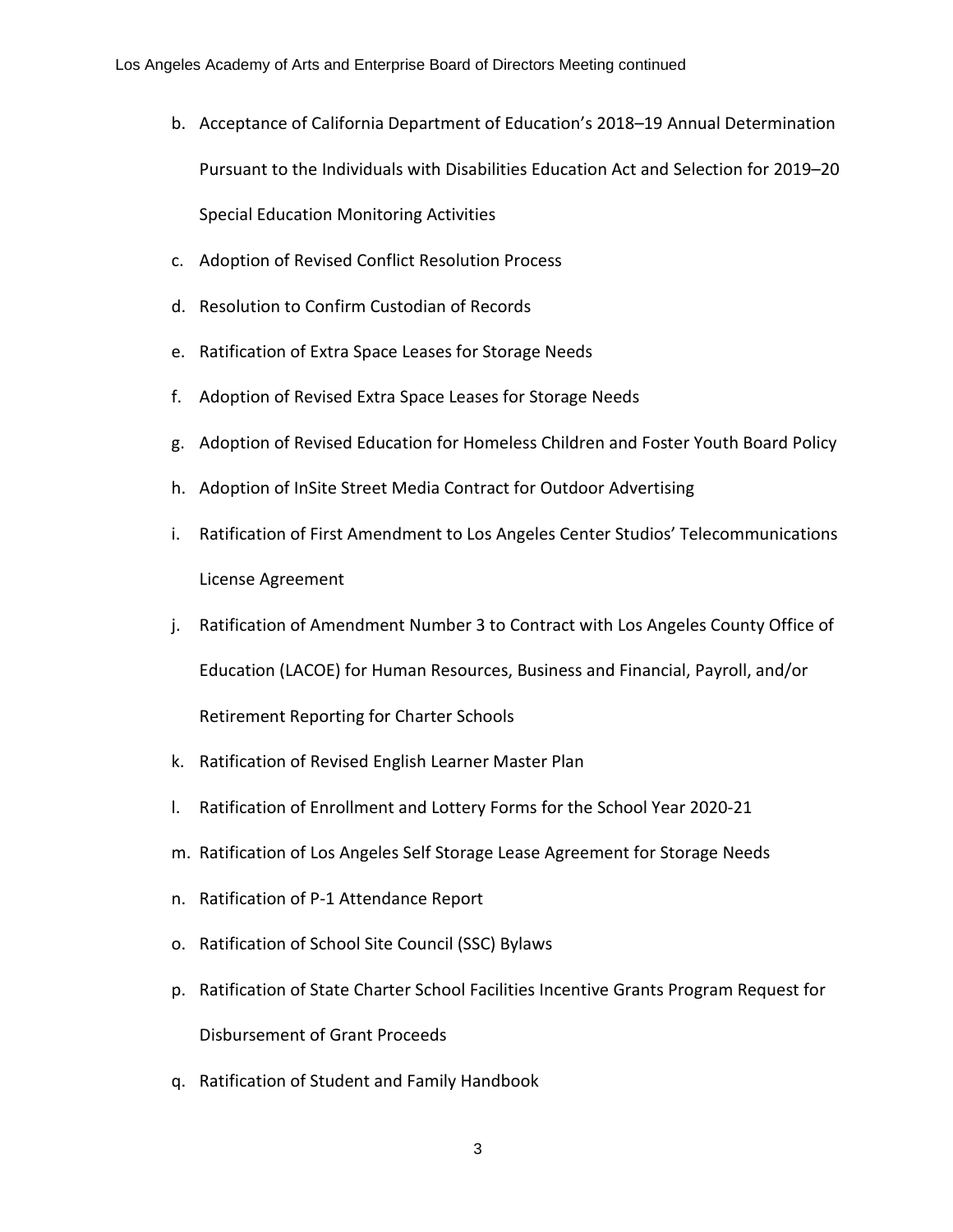- r. Ratification of Uniform Complaint Policies (UCP) Policies and Procedures
- s. Resolution to Update Signatories at City National Bank
- t. Ratification of VAR Technology Finance Lease for Student Chromebooks
- u. Ratification of VAR Technology Finance Lease for Teacher and Staff Laptops
- v. Ratification of Williams Complaint Policies and Procedures
- w. Ratification of White, Zuckerman, Warsavsky, Luna, & Hunt LLP to Continue Providing Expert Witness Services
- 8. New Business (Action Items)
	- a. Approval of Financial Reports
		- i. Balance Sheet (November 2019, December 2019, January 2020)
		- ii. Income Statement (November 2019, December 2019, January 2020)
		- iii. Budget to Actuals (November 2019, December 2019, January 2020)
		- iv. Cash Flow (November 2019, December 2019, January 2020)
		- v. Check Register (November 2019, December 2019, January 2020)
		- vi. Bank Reconciliations (November 2019, December 2019, January 2020)
	- b. Acceptance of LAUSD Charter Schools Division Financial Analysis for 2019 2020 Oversight Visit
	- c. Acceptance of LAUSD 2019 2020 LCAP Review
	- d. Acceptance of LAUSD 2019 2020 Annual Performance Based Oversight Visit Report
	- e. Acceptance of Audit Report for 2018 2019 Fiscal Year
	- f. Adoption of Christy White Proposal for Independent Audit for Fiscal Years 2019 2020 through 2021 – 2022